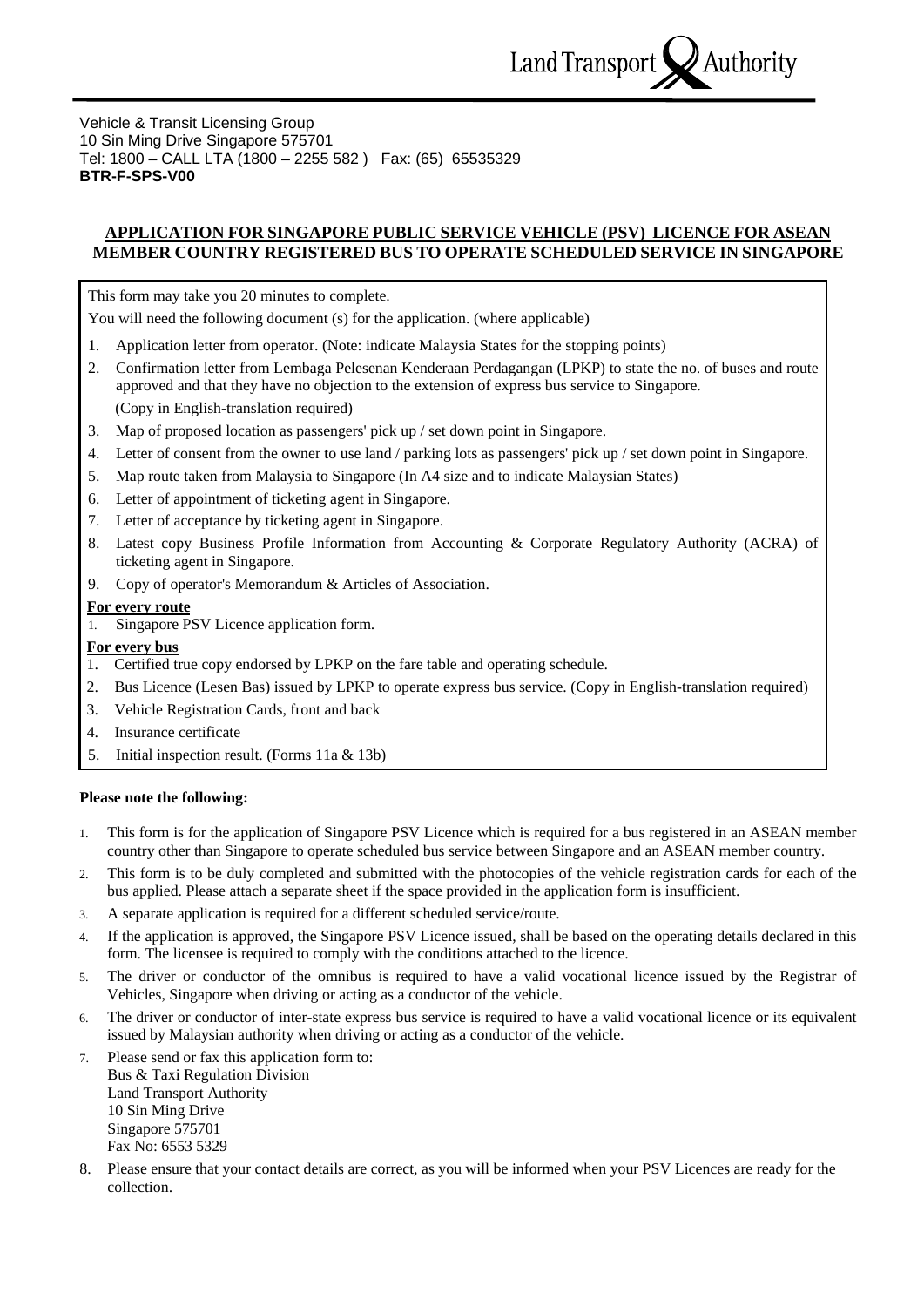# **Section A - Type of Application** (Please tick where applicable.)

| Application for a new route                              |  |
|----------------------------------------------------------|--|
| Application for amendment of existing route              |  |
| Renewal of existing route                                |  |
| Application for additional bus to operate existing route |  |
| Application for duplicate licence                        |  |
| Others, Please State :                                   |  |

## **Section B - Particulars of Applicant**

| NRIC No./Business Reg. No.:<br>Name of Registered Owner:                                                                        |             |  |
|---------------------------------------------------------------------------------------------------------------------------------|-------------|--|
| Registered Address of<br>Applicant/Registered Address<br>of Business (as in Accounting<br>& Corporate Regulatory<br>Authority): |             |  |
| Contact Number:                                                                                                                 | Fax Number: |  |
| Email Address:                                                                                                                  |             |  |

# **Section C - Particulars of Authorised Agency/Person**

I authorised the following agency/person to submit this application on my behalf:

| NRIC No./Business Reg. No.:                                                                                                     |             |  |
|---------------------------------------------------------------------------------------------------------------------------------|-------------|--|
| Name of Authorised Agency:                                                                                                      |             |  |
| Name of Authorised Person:                                                                                                      |             |  |
| Registered Address of<br>Applicant/Registered Address<br>of Business (as in Accounting<br>& Corporate Regulatory<br>Authority): |             |  |
| <b>Contact Number:</b>                                                                                                          | Fax Number: |  |
| Email Address:                                                                                                                  |             |  |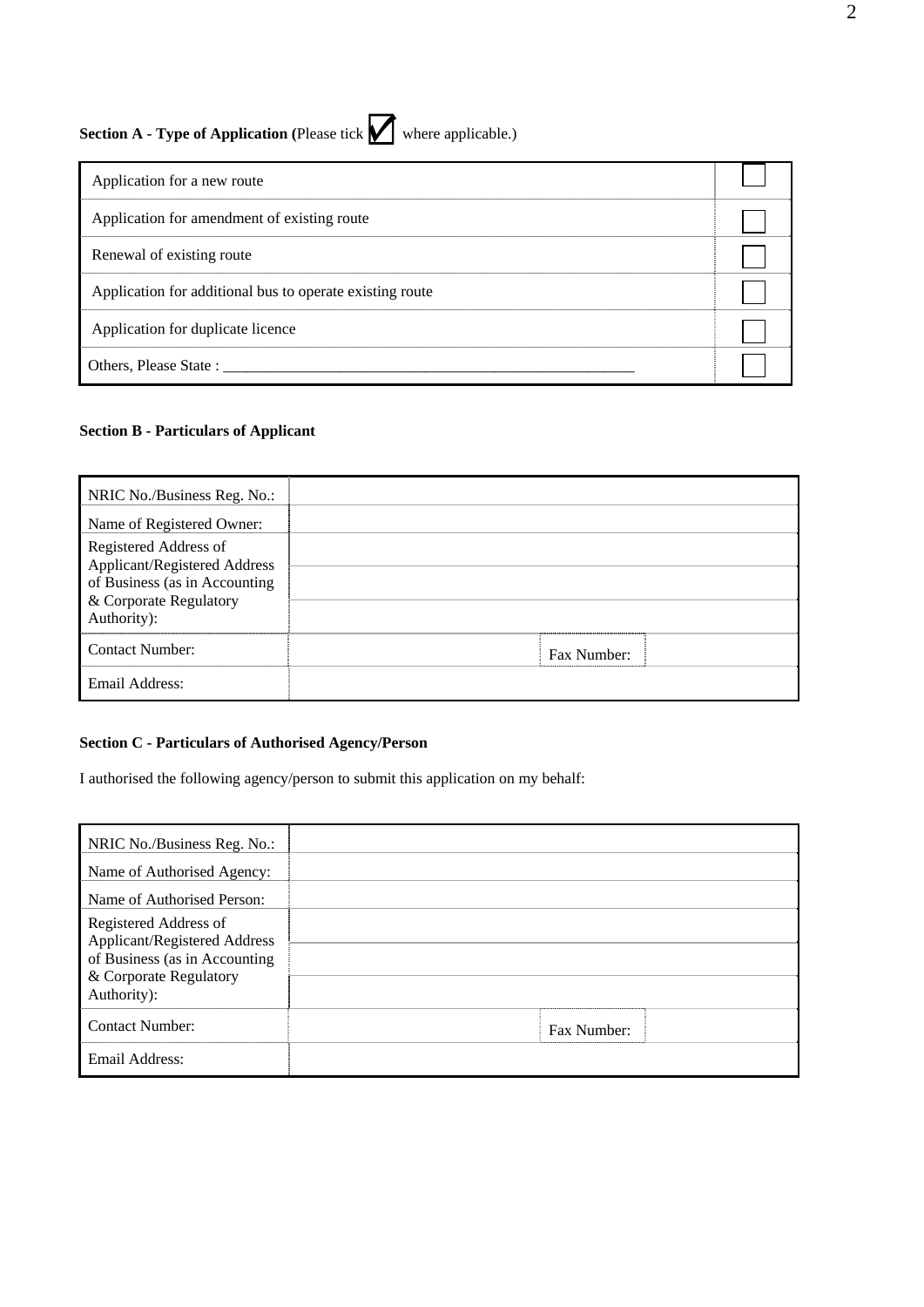# **Section D - Detail of Buses**

I wish to apply for a Singapore PSV Licence for each of the following buses to operate a scheduled service in Singapore:

|                | Vehicle No. | <b>Chassis No.</b> | <b>Standing Capacity</b> | <b>Seating Capacity</b> |
|----------------|-------------|--------------------|--------------------------|-------------------------|
| $\mathbf{1}$   |             |                    |                          |                         |
| $\sqrt{2}$     |             |                    |                          |                         |
| $\mathfrak{Z}$ |             |                    |                          |                         |
| $\overline{4}$ |             |                    |                          |                         |
| $\sqrt{5}$     |             |                    |                          |                         |
| $\sqrt{6}$     |             |                    |                          |                         |
| $\overline{7}$ |             |                    |                          |                         |
| $\,8\,$        |             |                    |                          |                         |
| $\overline{9}$ |             |                    |                          |                         |
| $10\,$         |             |                    |                          |                         |
| 11             |             |                    |                          |                         |
| $12\,$         |             |                    |                          |                         |
| 13             |             |                    |                          |                         |
| 14             |             |                    |                          |                         |

# **Section E - Details of Operating Route**

The buses would operate along the route and stop to pick up and set down passengers at points as stated below:

|      |                                 | <b>Return Direction</b>  |                   |                   |
|------|---------------------------------|--------------------------|-------------------|-------------------|
|      |                                 |                          |                   |                   |
|      |                                 |                          |                   |                   |
|      |                                 |                          |                   |                   |
|      |                                 |                          |                   |                   |
|      |                                 |                          |                   |                   |
|      |                                 |                          |                   |                   |
|      |                                 |                          |                   |                   |
|      |                                 |                          |                   |                   |
|      |                                 |                          |                   |                   |
|      |                                 |                          |                   |                   |
|      |                                 |                          |                   |                   |
| From | $\underline{\operatorname{To}}$ |                          | <b>Adult Fare</b> | <b>Child Fare</b> |
|      |                                 |                          |                   |                   |
|      |                                 |                          |                   |                   |
|      |                                 |                          |                   |                   |
|      |                                 | <b>Forward Direction</b> |                   |                   |